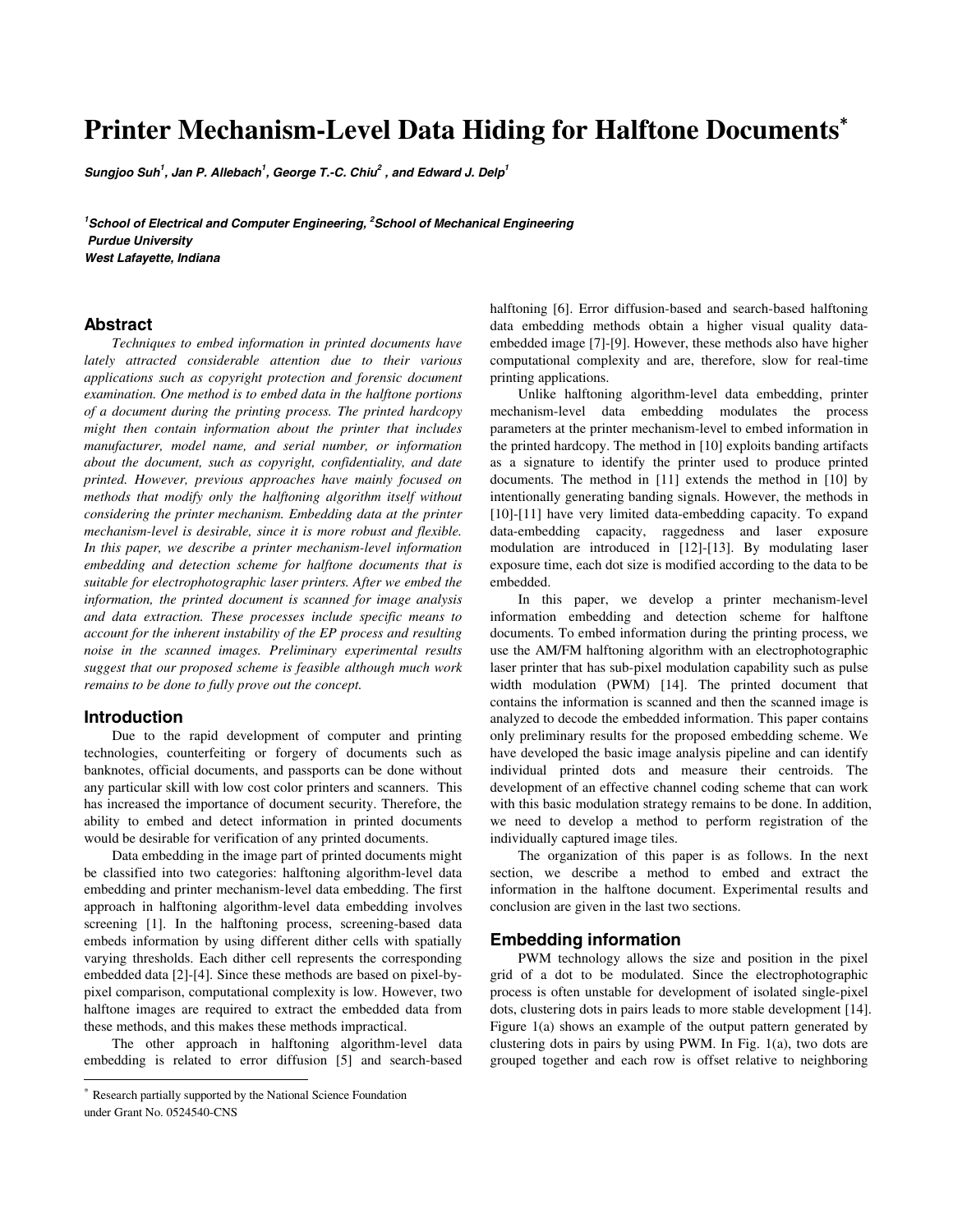rows. Figure 1(b) illustrates the data embedded output pattern of Fig. 1(a). The centroid of the dot pair indicated as D1 is shifted to the right where it is indicated as D3. Also, the centroid of the dot pair indicated as D2 is shifted to the left where it is indicated as D4. Then, D3 and D4 are not located where dot pairs should be since they are shifted by one pixel to the right or left. In this case, we can consider that the dot pairs whose centroids are not shifted represent information bits of 0 and the dot pairs whose centroids are shifted correspond to information bits of 1.



**Figure 1**. Example of (a) halftone pattern and (b) halftone pattern with embedded information.

# **Extracting the embedded information**

Figure 2 shows the block diagram for extracting the embedded information from a halftone document. The printed document that contains the information is first scanned. The scanned image is preprocessed to remove noise caused during the printing and scanning process. Then the preprocessed image is analyzed and the embedded information is extracted.



**Figure 2**. Diagram for extracting the embedded information from a scanned document.

#### **A. Preprocessing**

The scanned image is processed to produce a binary mask image that indicates the presence of each dot. Figure 3 illustrates a portion of the resulting images through each preprocessing step. Figure 3(a) shows a portion of a real halftone document printed at 600 dpi with an HP LaserJet  $5500<sup>f1</sup>$  and scanned at 6900 dpi with a QEA IAS-1000 Automated Image Analysis System<sup>f2</sup>. The scanned image is binarized by Otsu's method [15] to distinguish toner particles from background paper as shown in Fig. 3(b). Then a binary closing operation with  $3 \times 3$  square structuring element is performed to aggregate the scattered particles since the binarized image is very noisy due to scattered toner particles. The image of the dots after binary closing forms clusters of each dot. However, the closed image in Fig. 3(c) still includes scattered toner particles. To remove the scattered toner particles around each cluster of dots, regions that have less than a certain number of connectedcomponents are eliminated as shown in Fig. 3(d).



**Figure 3**. Generating the binary mask: portion of halftoned image after (a) scanning, (b) binarization, (c) binary closing, and (d) connected-components.

#### **B. Dot centroid calculation**

With the aid of the preprocessed image shown in Fig. 3(d), dot centroids are computed. The dot centroids are calculated based on the spatial distribution of toner absorptance throughout the dot's corresponding mask image. Let *Di* be the region of the *i-*th segmented dot during preprocessing. Then the horizontal centroid of the *i-*th segmented dot is given by

$$
C_{x,i} = \frac{\sum_{(m,n)\in D_i} mI(m,n)}{\sum_{(m,n)\in D_i} I(m,n)},
$$
\n(1)

where  $I(m,n)$  is the absorptance value of the image at the pixel with coordinates *(m,n)*. Similarly, the vertical centroid is obtained from

$$
C_{y,i} = \frac{\sum_{(m,n)\in D_i} nI(m,n)}{\sum_{(m,n)\in D_i} I(m,n)}.
$$
 (2)

Figure 4(a) shows the original image in Fig. 3(a) after application of the mask shown in Fig. 3(d). From the masked image in Fig. 4(a), dot centroids are calculated according to Eqs. (1) and (2). Figure 4(b) shows the centroid of each dot indicated as a cross.

 $\overline{a}$ 

f1 Hewlett-Packard Company, Palo Alto, CA 94304-1185

f2 Quality Engineering Associates, Inc., Burlington, MA 01803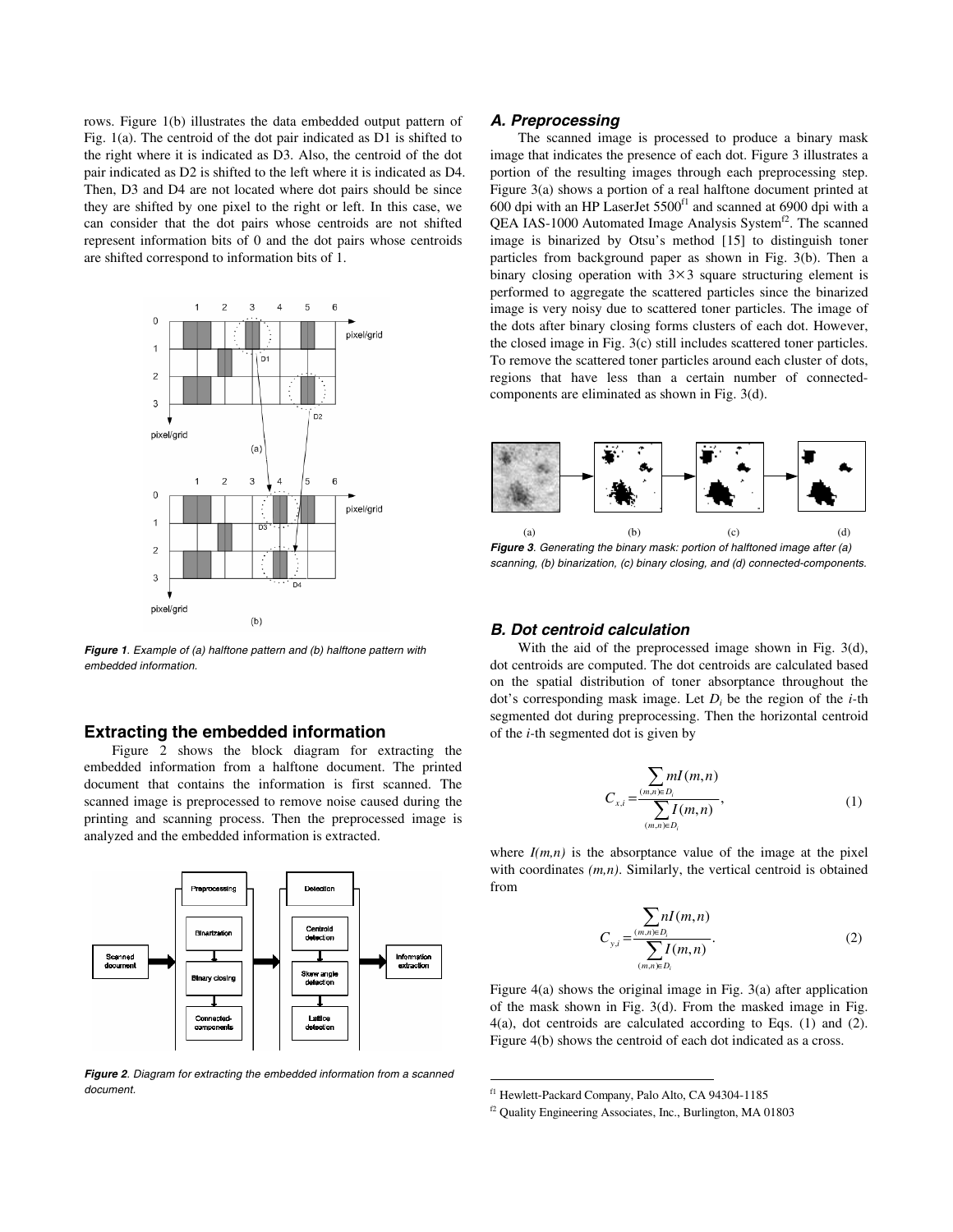

**Figure 4**. (a) binary mask image and (b) dot centroids

#### **C. Skew angle detection**

At the 6900 dpi resolution required to capture the printed halftone dot pattern with adequate detail, our image capture system has only a  $0.093 \times 0.070$  in<sup>2</sup> field of view. Consequently, we can only image a limited portion of the halftone document at a time. This necessitates a method for skew correction and registration of the individually captured image segments. We discuss below our proposed approach to skew correction. We have not yet addressed the registration issue.

After finding the dot centroids, the vertical and horizontal projections of these centroids are computed. As shown in Fig. 5, the non-skewed centroid image in Fig. 5(a) has a larger number of zero values in the projection than the skewed centroid image in Fig. 5(b). Based on this fact, we compute projections for the centroid image after rotation over a range of angles and choose the angle that has the maximum number of zeros in the sum of both the horizontal and vertical projections to be the skew. Let  $(X_2, Y_2)$  be a pixel point rotated from an original point  $(X_1, Y_1)$ . Then the rotated pixel can be expressed as follows

 (3) ⎥ ⎦ ⎤ ⎢ ⎣ ⎡ ⎥ ⎦ <sup>⎤</sup> <sup>⎢</sup> ⎣ ⎡ <sup>−</sup> <sup>=</sup><sup>⎥</sup> ⎦ <sup>⎤</sup> <sup>⎢</sup> ⎣ ⎡ 1 1 2 2 sin cos cos sin *Y X Y X* θ θ θ θ

 $(a)$  (b) **Figure 5**. Projections of dot centroids: (a) without skew (b) with skew

# **D. Lattice detection**

 $11111111$ 

After finding the skew angle, we perform a Fast Fourier Transform (FFT) for N data points from the projection of the skew-corrected image. Since the unit length R of the rectangular lattice that contains the dots is related to the fundamental frequency, we can obtain the unit length of the lattice from

$$
R = \frac{N}{f_{\text{max}}},\tag{4}
$$

AAAAAAAA

where  $f_{max}$  is the frequency component that has the maximum magnitude in the FFT.

## **Experimental results**

We tested our scheme by printing a test patch with a HP LaserJet 5500 at 600 dpi. Since the objective of the experiment was only to test our ability to determine the underlying lattice and identify the centroids of the printed dots, we did not displace any of the dot pairs for this experiment. The print of a test patch was scanned at 6900 dpi. The portion of the scanned test patch is shown in Fig. 6(a). Figure 6(b) illustrates the resulting image representing dot centroids and lattices. Figure 7(a) and (b) show the projections of dot centroids in vertical and horizontal directions, respectively. Figure 7(c) represents the result of 256-point FFT for vertical projection. Figure 7(d) shows the result of a 512-point FFT for the horizontal projection. Since the maximum frequency component for vertical projection is 22, the unit length of the lattices is 11.64 pixels in the scanned image according to Eq. (4). For the horizontal projection, the unit length of lattices is also 11.64 since the maximum frequency component is 44. For this test image, we correctly found 153 dot centroids out of 236 dot centroids, falsely found 30 dot centroids, and missed 83 dot centroids. Most of the missing dot centroids are due to dots that did not develop during printing.

### **Conclusion and discussion**

Embedding information at the printer mechanism-level is desirable due to its robustness and flexibility. In this paper, we have proposed a scheme for printer mechanism-level data embedding and extraction for documents halftoned using a particular algorithm – AM/FM, which is used in scan-to-print applications. Information is embedded by using PWM and extracted by a sequence of steps that includes scanning, binarizing, binary closing, connected-components, centorid detection, skew correction, lattice detection, and displacement detection. We have demonstrated that it is possible to identify individual printed dots, compute their centroids, and find the underlying lattice. However, much work remains to be done. Our ability to encode information using this scheme is inherently dependent on the image content. We can only encode bits where there are isolated dots corresponding to continuous-tone content with highlight to midtone gray levels. In addition, due to the inherent instability of the EP process, many dots will not develop. Thus these bits of information will be lost. Finally, the content-dependence of the embedding scheme and the limited field of view of our image capture system used to scan the printed document will necessitate that the detected symbol stream be locally synchronized at the decoder. All these factors will require the use of a highly sophisticated channel coding scheme with considerable redundancy. Also, as mentioned previously, we will need a method to register the individually captured image segments.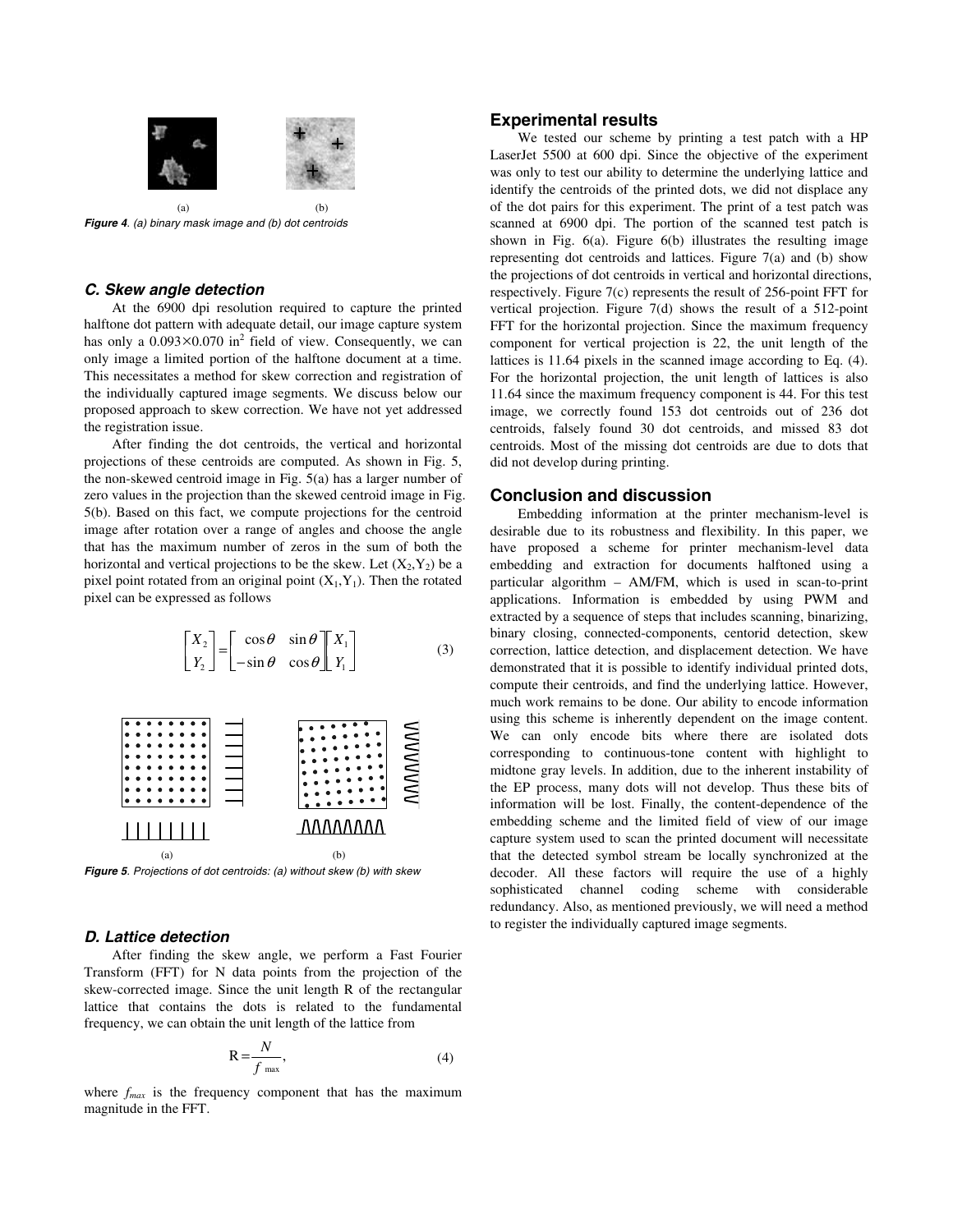



(b)

**Figure 6**. Portion of (a) scanned test patch (b) resulting image with dot centorids and lattices



**Figure 7**. Projections and their FFT: (a) vertical projection (b) horizontal projection (c) 256-point FFT for vertical projection and (d) 512-point FFT for horizontal projection

#### **References**

- [1] B. E. Bayer, "An optimum method for two-level rendition of continuous-tone pictures," IEEE International Conf. Communications, vol. 1, 1973, pp. 11-15.
- [2] Z. Baharav and D. Shaked, "Watermarking of dither halftoned images," in Proc. IS&T/SPIE Conf. Security Watermarking Multimedia Content, vol. 3657, 1999, pp. 307-316.
- [3] S. G. Wang and K. T. Knox, "Embedding digital watermarks in halftone screens," in Proc. IS&T/SPIE Conf. Security Watermarking Multimedia Contents II, vol. 3971, 2000, pp. 218-227.
- [4] H. Z. Hel-Or, "Watermarking and copyright labeling of printed images," Journal of Electronic Imaging, vol. 10, no. 3, pp. 794-803, Jul. 2001.
- [5] R. W. Floyd and L. Steinberg, "An adaptive algorithm for spatial grayscale," in Proc. SID Int. Symp, Digest Tech. Papers, 1976, pp. 36- 37.
- [6] D. J. Lieberman and J. P. Allebach, "A dual interpretation for direct binary search and its implications for tone reproduction and texture quality," IEEE Trans. Image Processing, vol. 9, pp. 1950-1963, Nov. 2000.
- [7] M. S. Fu and O. C. Au, "Hiding data in halftone image using modified data hiding error diffusion," in Proc. SPIE Conf. Visual Commun. Image Process., vol. 4067, 2000, pp. 1671-1680.
- [8] J. M. Guo, S. C. Pei, and, H. Lee, "Watermarking in halftone images with parity-matched error diffusion," IEEE International Conf. Acoustics, Speech, and Signal Processing, vol. 2, 2005, pp. 825-828.
- [9] D. Kacker and J. P. Allebach, "Joint halftoning and watermarking," IEEE Trans. Signal Processing, vol. 51, no. 4, pp. 1054-1068, Apr. 2003.
- [10] G. N. Ali, P.-J. Chiang, A. K. Mikkilineni, J. P. Allebach, G. T.-C. Chiu, E. J. Delp, "Intrinsic and extrinsic signatures for information hiding and secure printing with electrophotographic devices," in Proc. IS&T's NIP19: International Conference on Digital Printing Technologies, vol. 19, 2003, pp. 511-515.
- [11] P.-J. Chiang, G. N. Ali, A. K. Mikkilineni, G. T.-C. Chiu, J. P. Allebach, E. J. Delp, "Extrinsic signatures embedding using exposure modulation for information hiding and secure printing in electrophotographic devices," in Proc. IS&T's NIP20: International Conference on Digital Printing Technologies, vol. 20, 2004, pp. 295- 300.